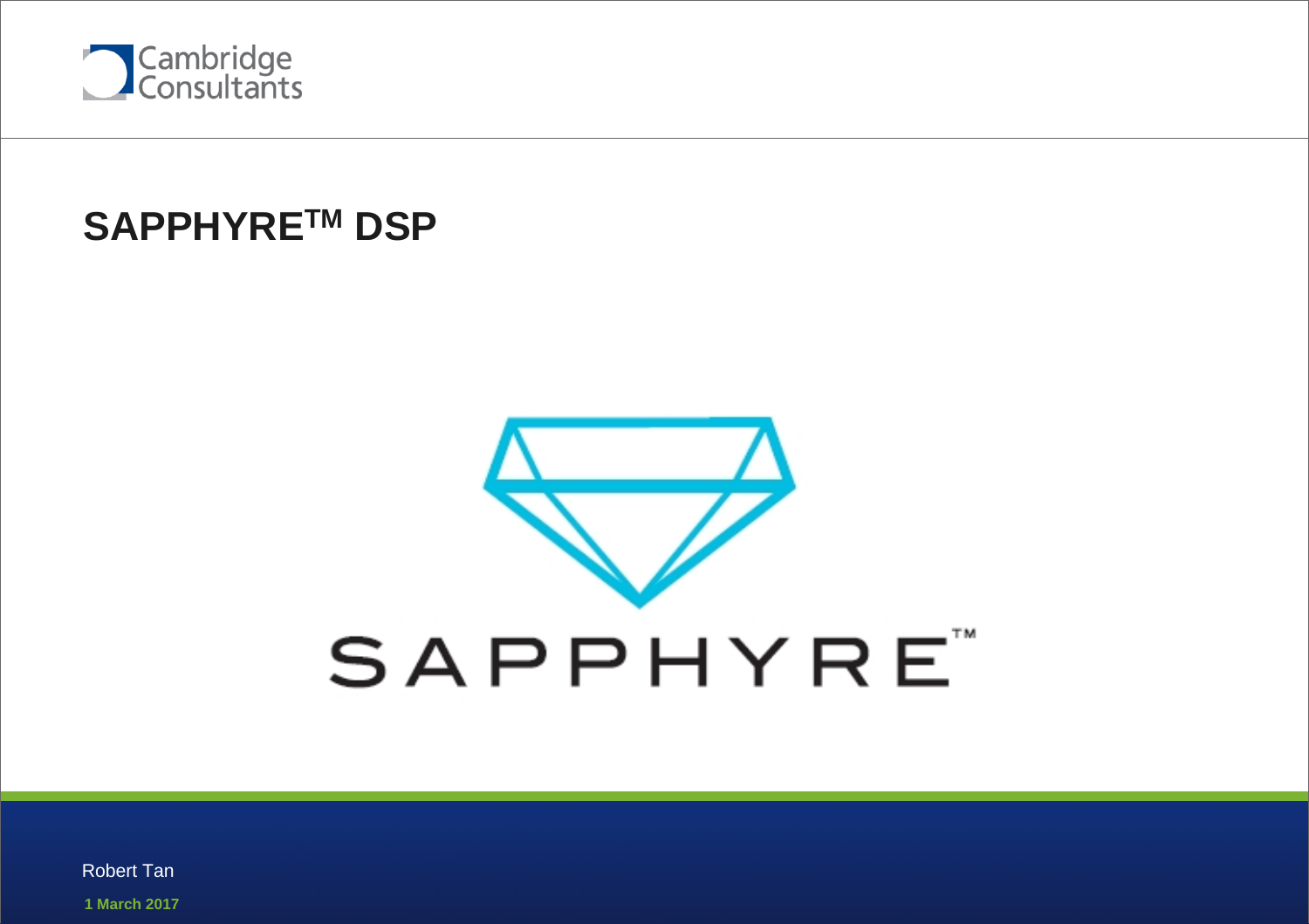

#### **Sapphyre™ DSP – What is it?**

- A suite of technology that Cambridge Consultants use to build application-specific DSP cores for our clients
- The resultant DSP cores can be used in both ASIC and FPGA applications
- The distilled lessons of 100+ signal processing projects
	- Modules and instructions which make the difference for audio, radio, sensing, etc.
- The result of working with customers over years
	- Reducing the costs, timescales and risks of ASIC development
	- Enabling focused and efficient technology, but with firmware upgradability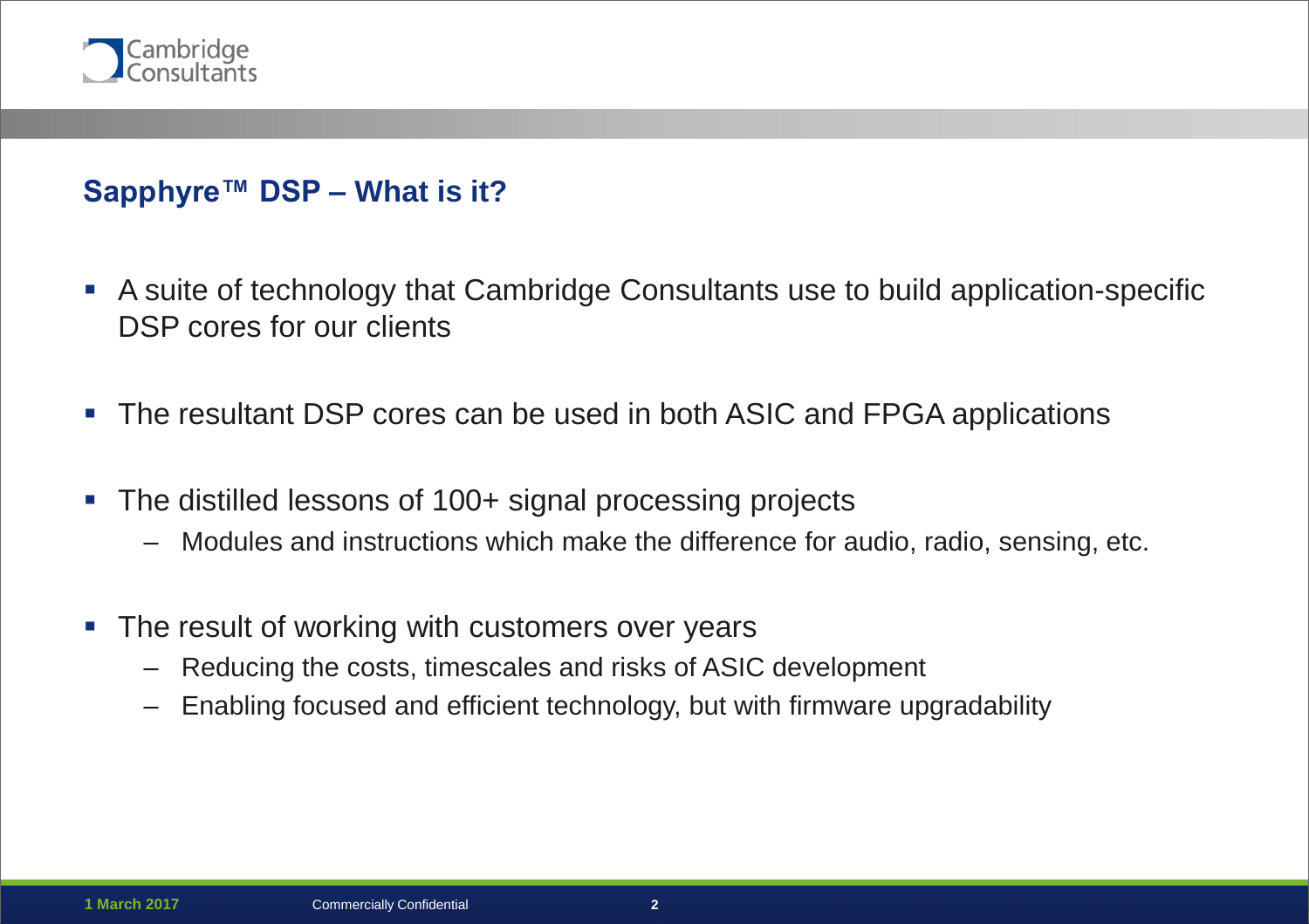

#### **Sapphyre™ DSP – Why did we develop it?**

**-** Conventional solutions do not support efficient AND flexible processing

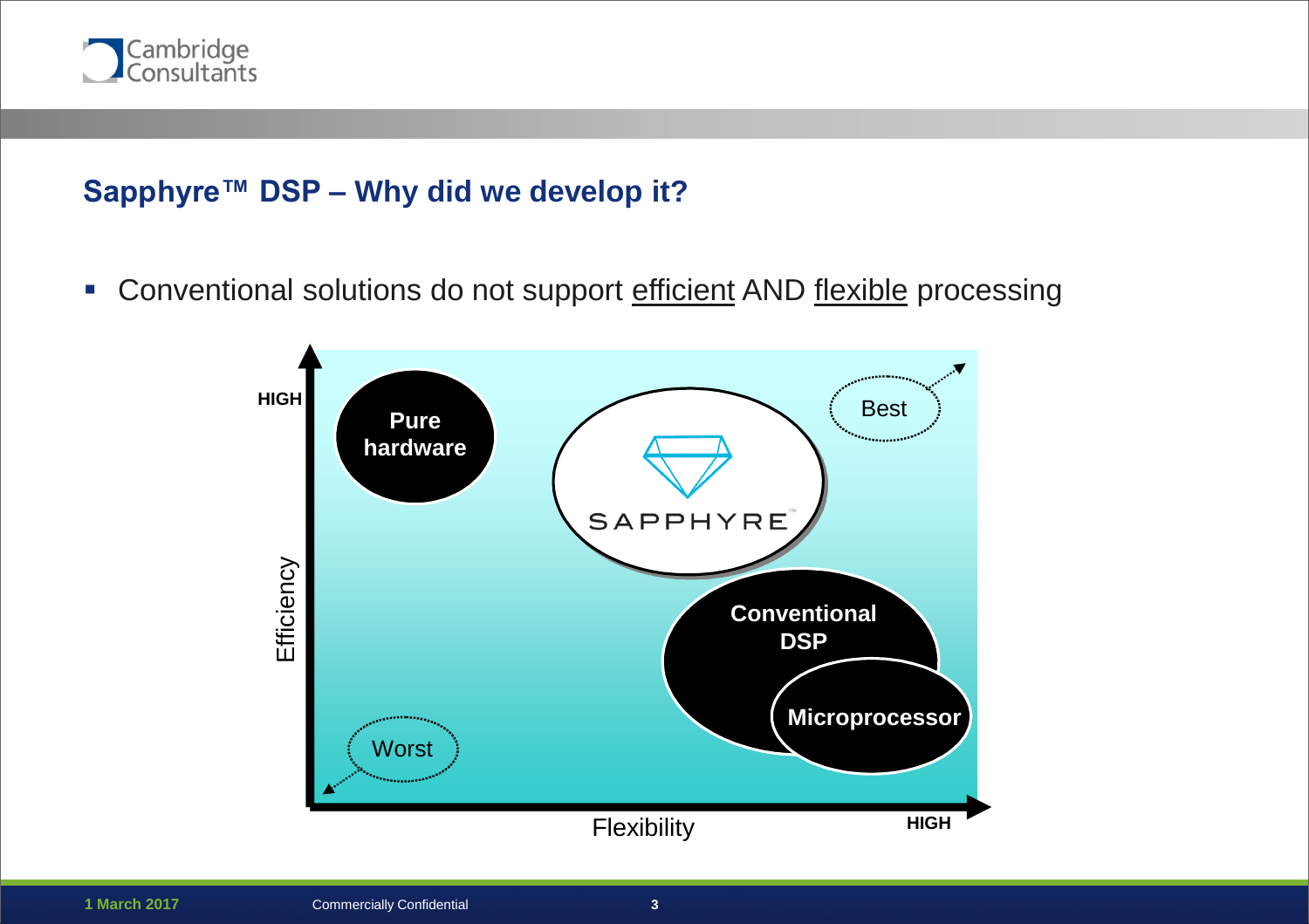

#### **Sapphyre™ DSP – Why did we develop it?**

- **Pure hardware ASIC solutions are efficient but are costly and time consuming to** develop, and results are not flexible
- Conventional DSPs have increased processing capacity by increasing clock rate but this creates unbalanced cores:
	- Processing capacity isn't matched by I/O or memory bandwidth
	- Long pipelines makes it difficult to write efficient processing loops
	- Hardware accelerators are then used to provide efficient operations but are less flexible.
- Sapphyre<sup>TM</sup> cores specifically run at low clock rates with short pipelines to allow for efficient, flexible DSP code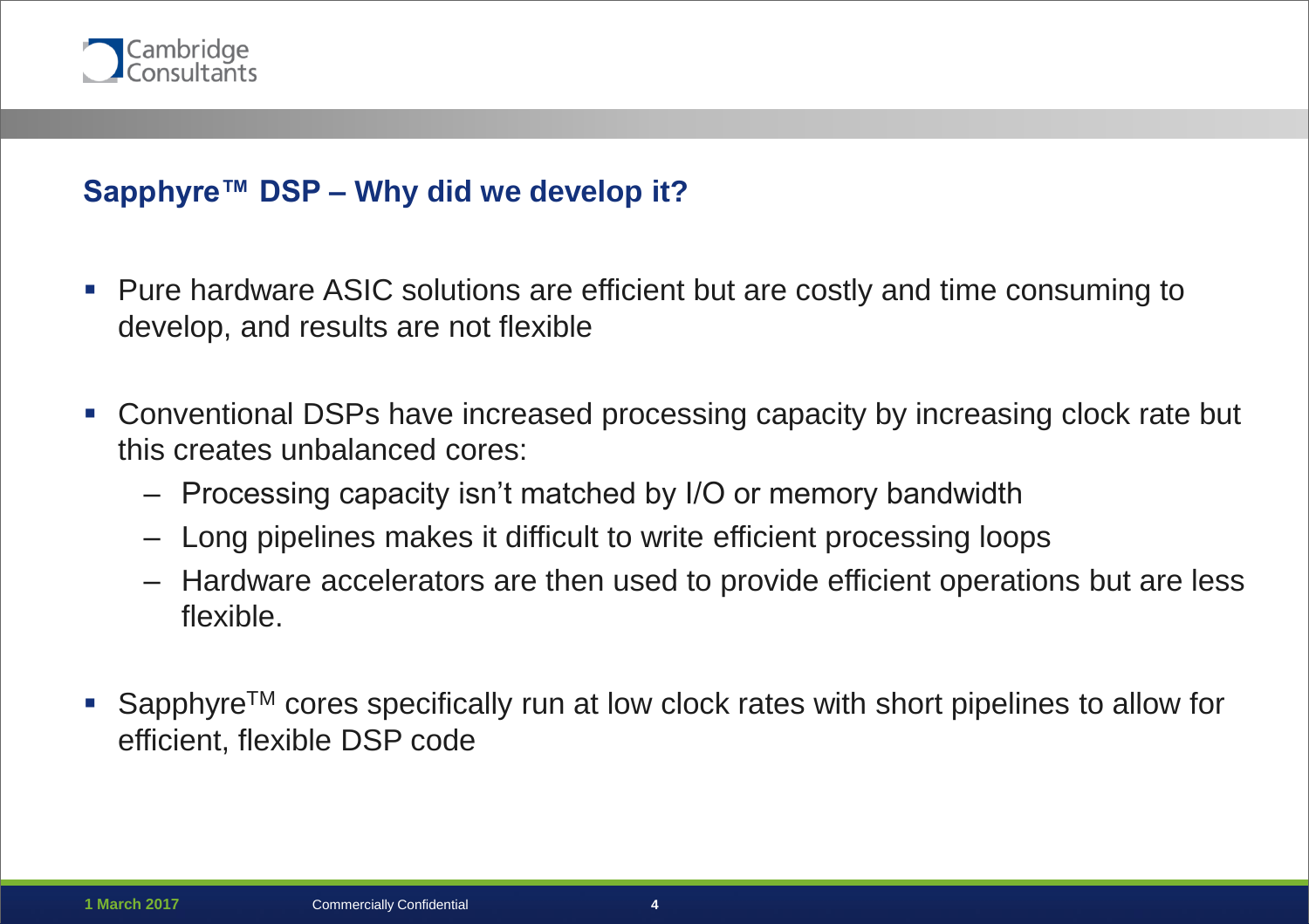

#### **Sapphyre™ DSP – Why choose it?**

- Pure hardware is a good choice if your solution is stable and the benefits of achieving the lowest power point justify the development effort
- Conventional DSPs are a good choice if the mix of processing capacity and hardware acceleration match well to your application
- Sapphyre<sup>TM</sup> cores are a good choice if:
	- Need to own core
	- Need to save significant BOM cost, relative to conventional DSP
	- Need to save significant power, relative to a conventional DSP
	- Need efficiency close to pure hardware, but need to retain flexibility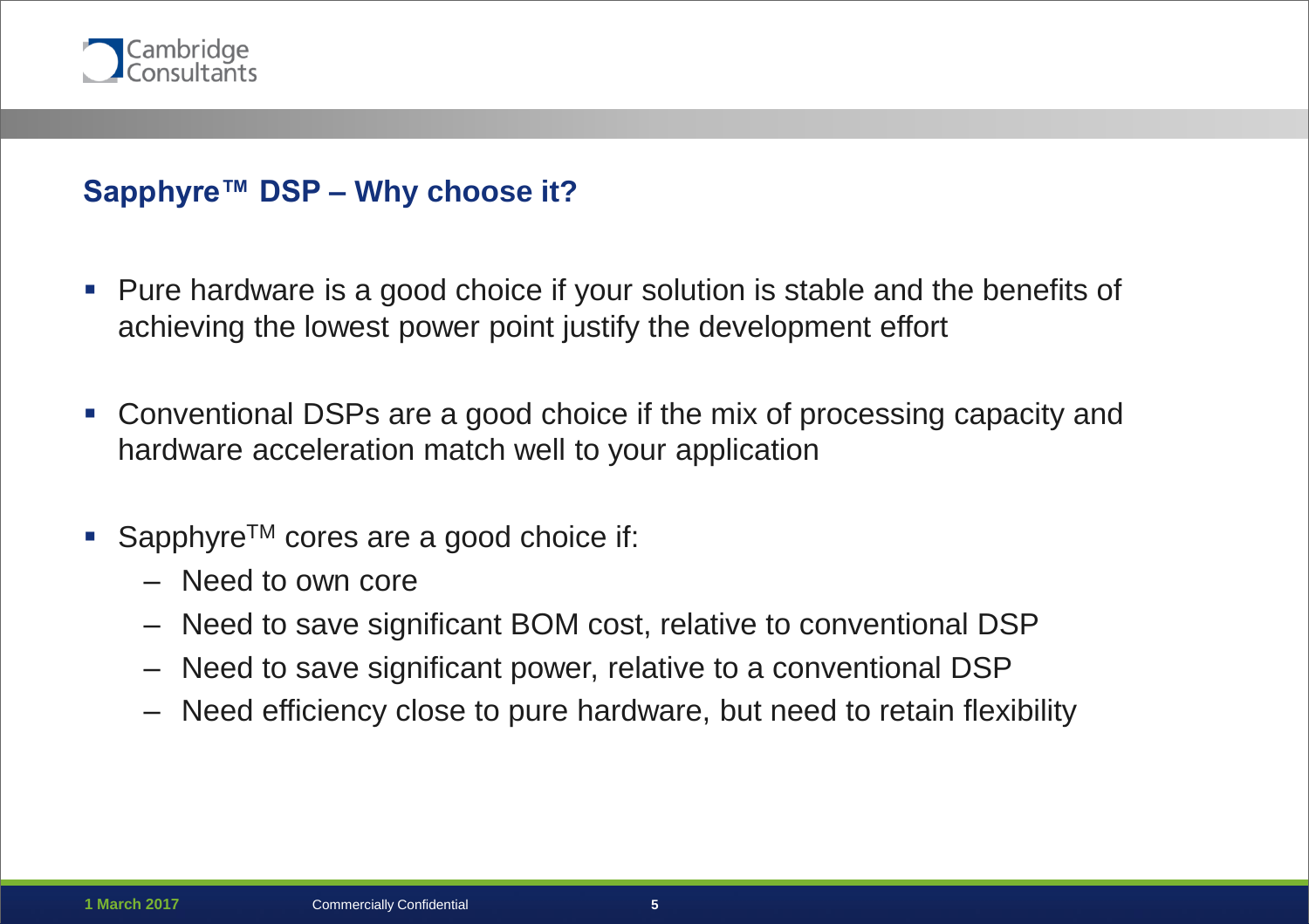

## **Sapphyre™ DSP – What is the structure?**

- Each Sapphyre™ DSP core has a VLIW instruction operating many parallel modules each clock cycle
- Low scheduling overheads; efficient processing at low clock rates
- Balanced cores you can really use the available processing capacity for processing
- Can run autonomously or paired with a host CPU
- Cambridge Consultants has a library of modules allowing projects to get started on creating a custom DSP core quickly

| Sequencer        | ALU                        | <b>MAC</b>              | Cart2Polar Constants      |                                |
|------------------|----------------------------|-------------------------|---------------------------|--------------------------------|
| Debug<br>monitor | <b>Memory</b><br>Interface | 1/O<br><b>Registers</b> | <b>Bit</b><br>operator    | <b>Register</b><br><b>Bank</b> |
| Adder            | <b>ABS</b>                 | <b>Sin Cos</b>          | Indexer                   | <b>Min Max</b>                 |
| Shifter          | Radix                      | <b>FFT Addr</b>         | <b>Oscillator</b> Limiter |                                |

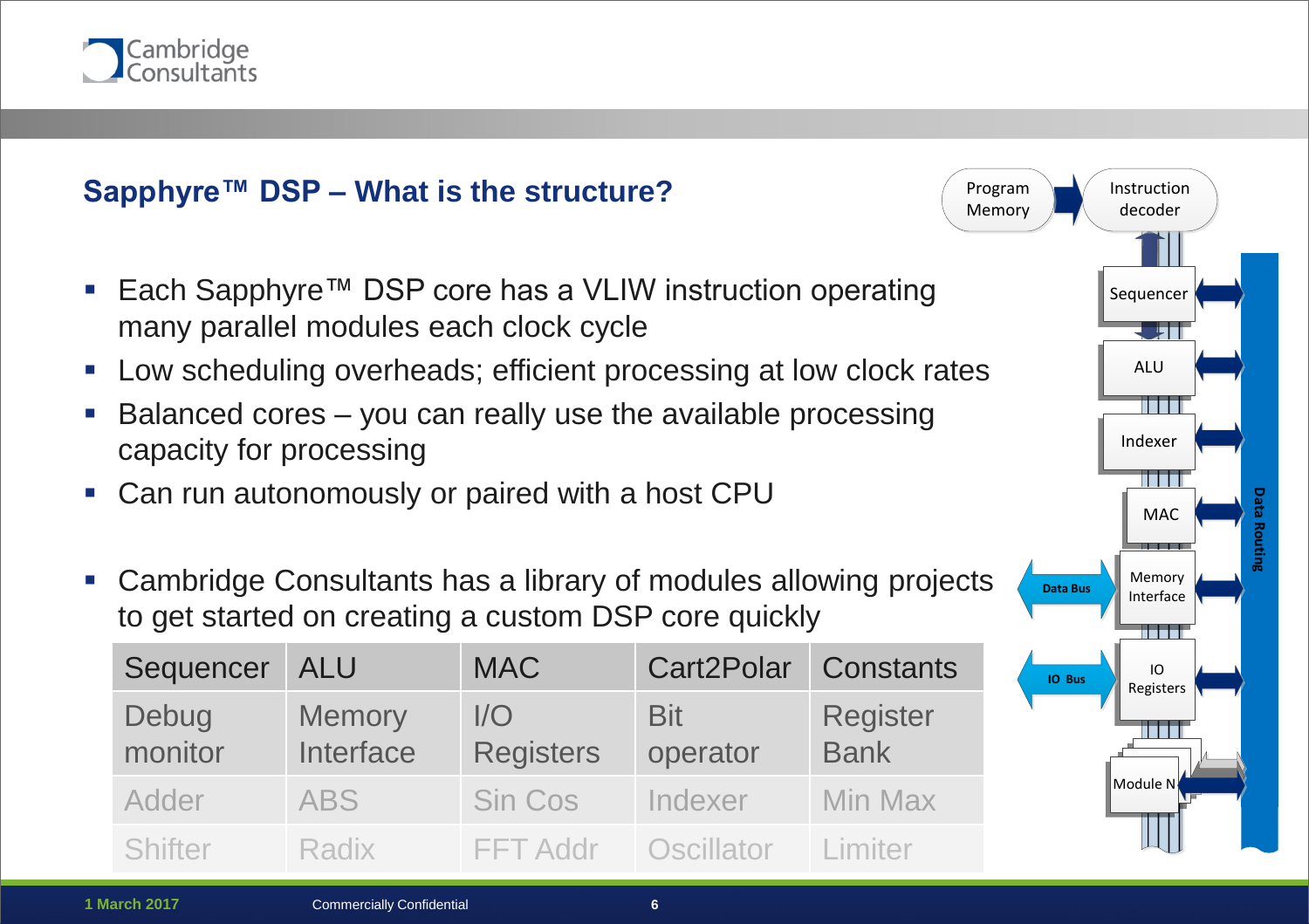

#### **Sapphyre™ DSP – Advantage of simultaneous Core and Code Development**

- Cambridge Consultants develop the DSP application code in parallel with the development of the customised Sapphyre™ core
- Developing application DSP code whilst tailoring the core allows quick prototyping of customisations to data routing, module instances, operations or completely new modules
	- Application targeted improvements
	- Balance I/O, memory access and processing
	- Reduces time to develop first product since code can be written before ASIC is complete
	- Reduces ASIC risk as ASIC testing can include confirmation with real application code prior to tape-out
- The resulting Sapphyre™ DSP cores are balanced, efficient designs, tailored to an application but with the flexibility to cope with future expansions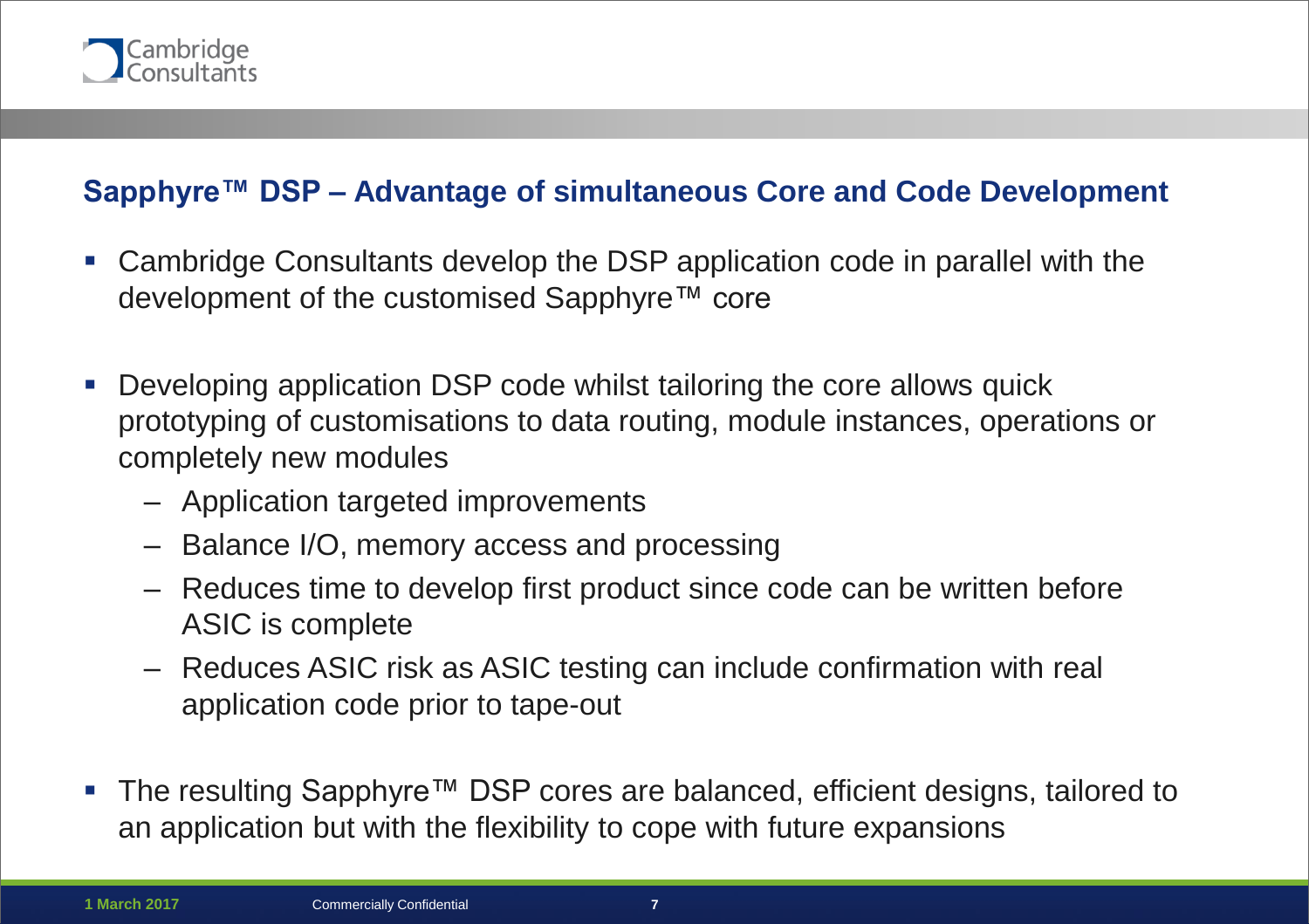

#### **Sapphyre™ DSP – Programmers Toolchain**

- Developing code for Sapphyre<sup>™</sup> cores is supported by the Programmers Toolchain, consisting of:
	- Macro Assembler
	- Export Tool
	- Graphical Simulator (for Windows)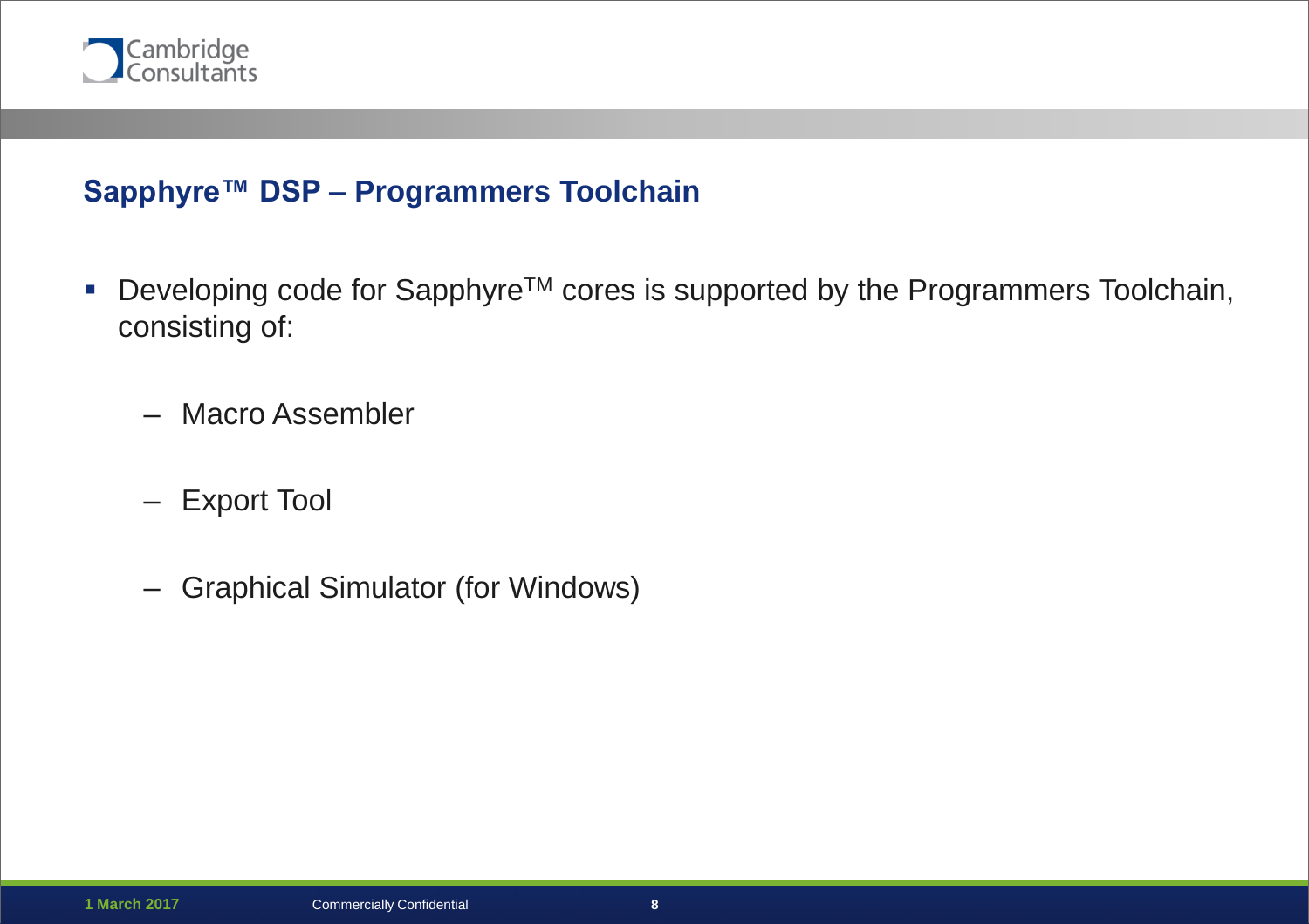

#### **Sapphyre™ DSP – Macro Assembler**

Allows the Sapphyre<sup>TM</sup> instructions to be specified in a mnemonic form

```
alu.add ix.q, iy.q;
```
Supports intuitive short cut notations that further improve readability

alu =  $ix + iy;$ 

- Understands the features of each Sapphyre<sup>TM</sup> design. e.g. What instructions can be combined? How many numeric values can be embedded per program word? etc
- Includes a powerful pre-processor, providing:
	- Single line and block comments
	- Assembler directives such as *.org*, label declarations and numerical symbols
	- C Style directives including; #include, #define, #ifdef, #ifndef, #if, #endif
	- Build time messages and user specified assertion errors
	- Powerful macro (#define) support including; string parameters, numerically evaluated parameters and multi-line macros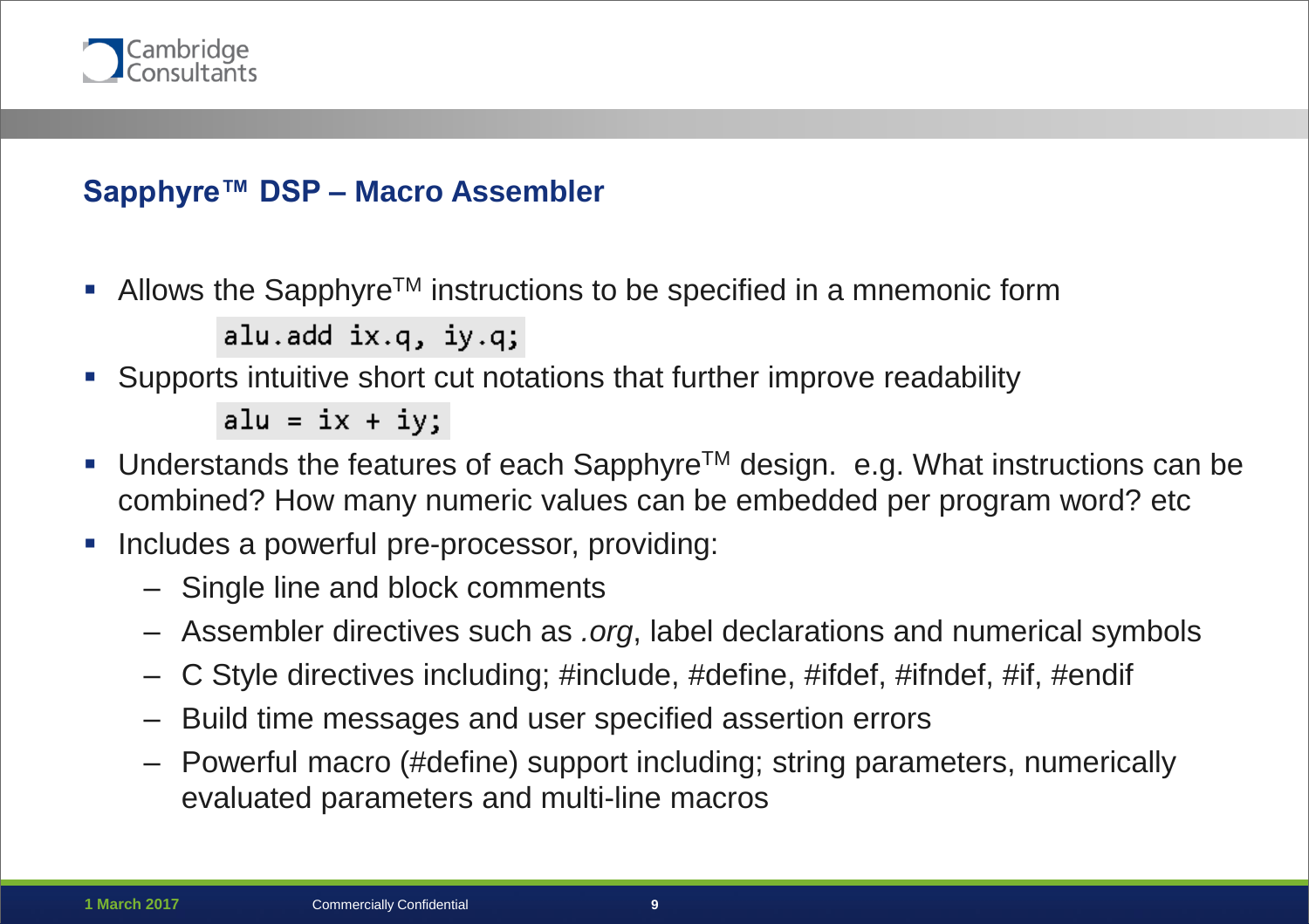

#### **Sapphyre™ DSP – Export Tool**

- The Export Tool creates an output file from a template, replacing keyword functions with information from the Sapphyre™ Object File
- Supports creation of interfaces, formatted program ROM and descriptions of the initial RAM state
- **Provide formatted access to:** 
	- $-$  The name and value of Sapphyre<sup>TM</sup> symbols and labels
	- Program memory
	- Initial RAM state
	- Memory sizes
	- Strings parsed from text files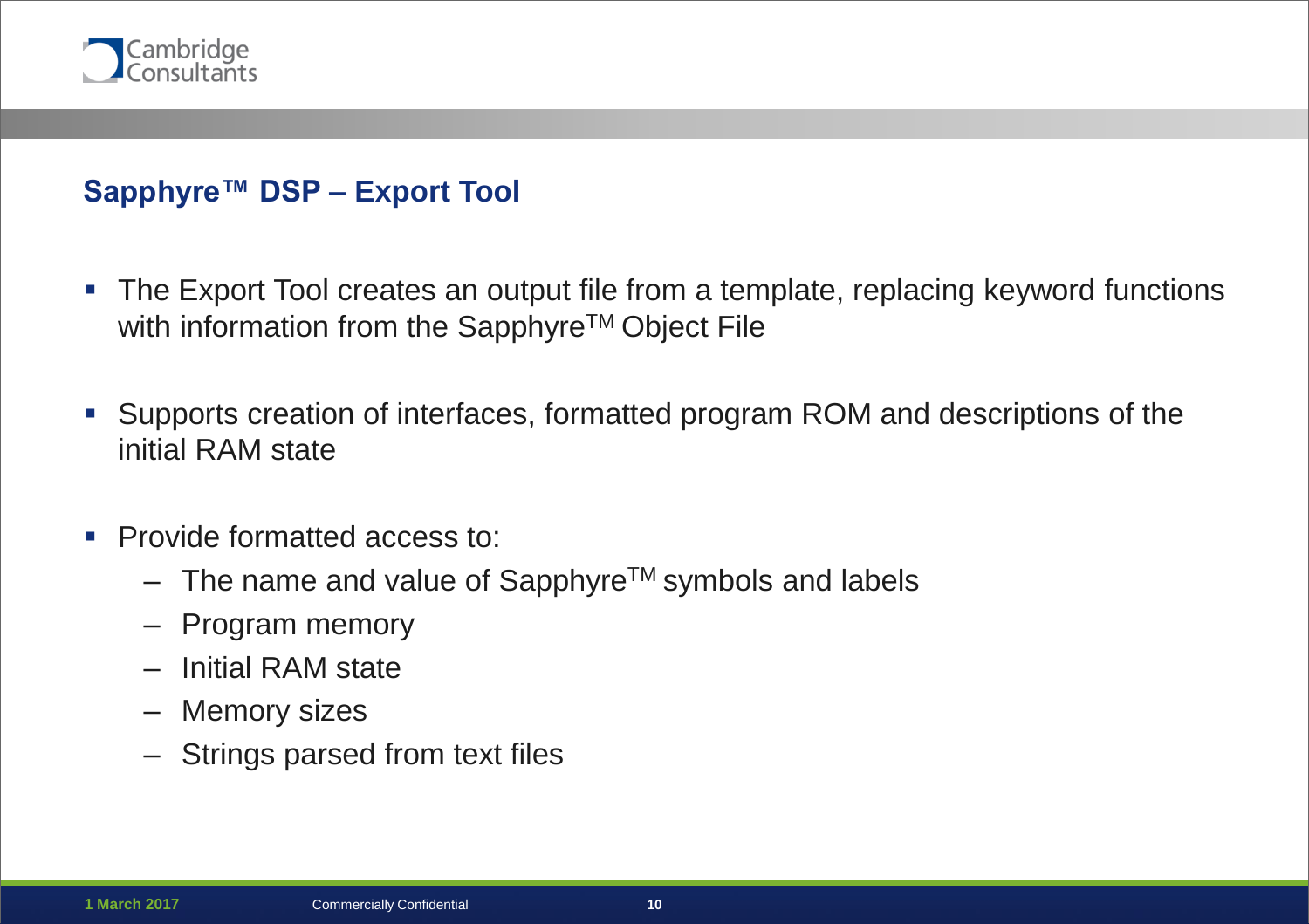

#### **Sapphyre™ DSP – Graphical Simulator**

- The graphical simulator is a bit accurate, cycle accurate simulation of a Sapphyre<sup>TM</sup> core
- Traps on read and/or write access to protected memory regions
- Single stepping, breakpoints, register value breakpoints and register watch windows
- Plugin support for emulation of hardware external to the Sapphyre™ core attached via I/0 registers (e.g. sample interfaces, peripherals, FEC accelerators). *Note: Simple probe file emulation and capture of external I/O is also supported*
- Rich scripting (the simulator can execute a suite of unit tests on a server without any user intervention. This allows automated regression testing with our continuous integration server)
- A variety of profiling tools (code coverage, module usage, VLIW activity, etc.) to indicate the efficiency of the code
- Intuitive visualization of core architecture, used connections, changed values and program flow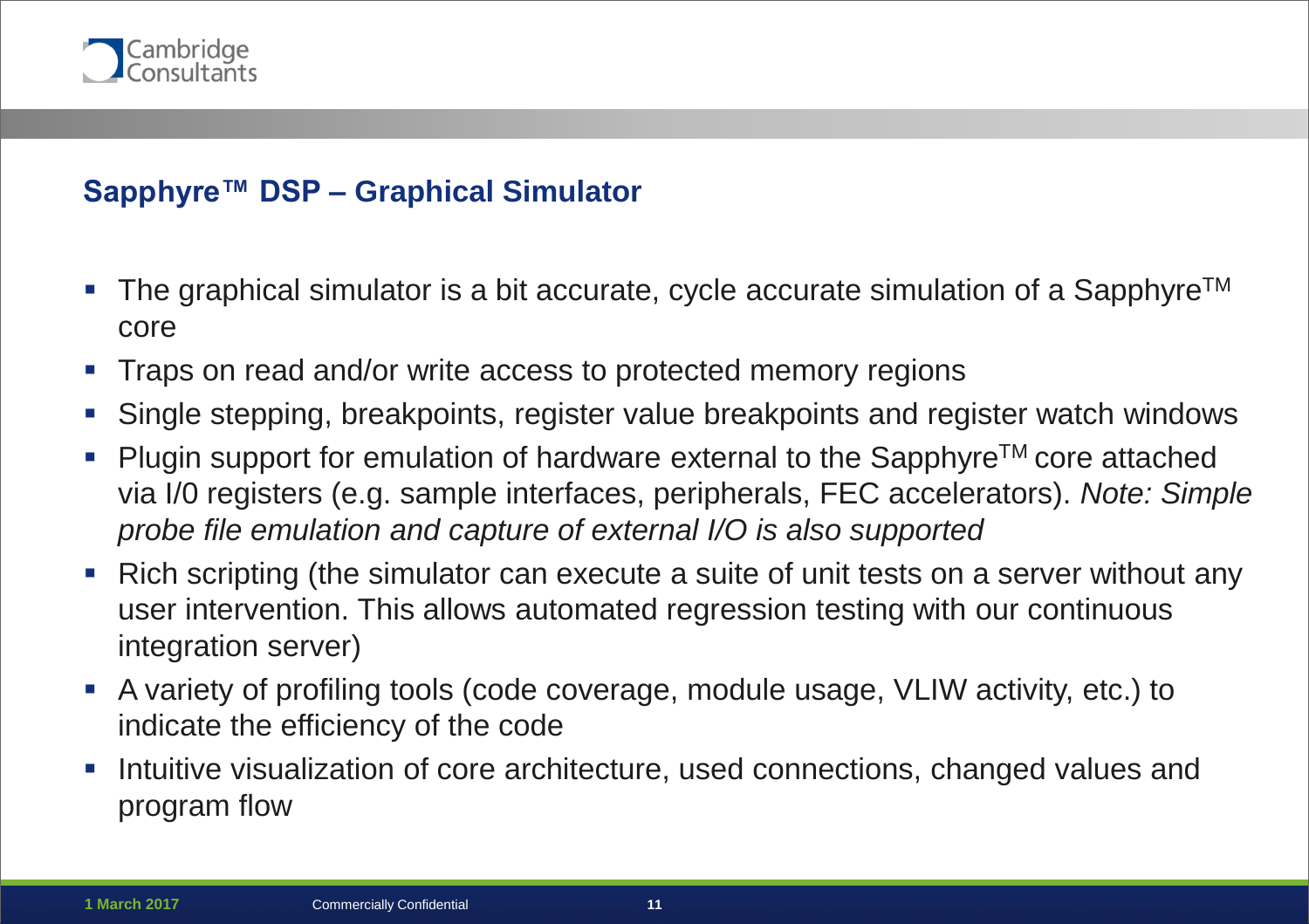

# **Sapphyre™ DSP – Graphical Simulator**

| $\Box$<br>Sapphyre simulator - modem.aof                                                                                                                       |                                                                                                                                                               |                       |                                                                                                                                                                |                                                                                                                                                     |      |  |  |  |  |
|----------------------------------------------------------------------------------------------------------------------------------------------------------------|---------------------------------------------------------------------------------------------------------------------------------------------------------------|-----------------------|----------------------------------------------------------------------------------------------------------------------------------------------------------------|-----------------------------------------------------------------------------------------------------------------------------------------------------|------|--|--|--|--|
| Edit View Simulate Tools Help<br><b>File</b>                                                                                                                   |                                                                                                                                                               |                       |                                                                                                                                                                |                                                                                                                                                     |      |  |  |  |  |
| 剛 段<br>BU.                                                                                                                                                     |                                                                                                                                                               |                       |                                                                                                                                                                |                                                                                                                                                     |      |  |  |  |  |
| $16.40.12$ - Sapphyre reset<br>16.40.24<br>$16.40.24$ - Program loaded successfully<br>16.40.24 - Sapphyre reset<br>$16.40.25$ - Sapphyre reset                | - Using application module: io of type ioregisters t1<br>16.40.45 - Halt asserted by module 'io' - Probe input for READ1                                      | $\equiv$              | R <sub>4</sub><br>IMM.FIELD                                                                                                                                    | $\rightarrow$ R4.0<br>LATCH_T4                                                                                                                      |      |  |  |  |  |
| $\leftarrow$                                                                                                                                                   | m.                                                                                                                                                            |                       | <b>RS</b>                                                                                                                                                      | $\rightarrow$ RS .0                                                                                                                                 |      |  |  |  |  |
| pcbrk [action] [address]<br>probe [action] [index]<br>probecfq <filename><br/>profile [action] [instance]<br/>prog [start addr] [end addr]<br/>quit</filename> | regbrk [action] [ID]/[filename]/[reqister] [lower] [upper]                                                                                                    |                       | RAM<br><b>ARANA 2001 - 1998</b><br>PRODUCTION<br>PRODUCTION<br>PRODUCTION<br>PRODUCTION<br>PRODUCTION<br>PRODUCTION<br>PRODUCTION<br>PRODUCTION<br><b>ADDR</b> | LATCH_T1<br>$\mathbb{R}^9 \rightarrow \mathbb{R}^9$ $\mathbb{R}^9$<br>INI [16384]<br>INIT [16384]<br>ANGESS [8192                                   |      |  |  |  |  |
| reset<br>root<br>lrun.<br>save <regname> <filename> [base]</filename></regname>                                                                                |                                                                                                                                                               | Module                | Choose module<br>Select from list alu t1.mdf                                                                                                                   | Load                                                                                                                                                |      |  |  |  |  |
| schedcmd [action] [filename]<br>set <regname> <value1>  [value4]<br/>size [regname]<br/>step [count]</value1></regname>                                        |                                                                                                                                                               | Viewer                | Picture   Params Dperations   Data I/O   Simulation   Top Level  <br>Info                                                                                      | Each module has zero or more operations it can perform (e.g. store, add, etc.). For each operation                                                  |      |  |  |  |  |
| stop<br>sym [name] [matching value] [label/symbol/config]<br>trace [instance] [on/off]<br>type <filename> [substring]</filename>                               |                                                                                                                                                               |                       | operation 0.<br>Field<br><b>Opcode</b><br>.nop                                                                                                                 | there is one or more assembly language opcode. If no opcode is specified, the assembler specifies<br>Description<br>no operation [default]          |      |  |  |  |  |
| ver<br>watch [action] [reqister]/[ID] [comment]<br>where [address]<br>$!$ command [arg1] [arg2] $\ldots$                                                       |                                                                                                                                                               |                       | .negate[][a]<br>$= -[a]$<br>.add[][a] , [b]<br>12                                                                                                              | $\mathbf{0} = \mathbf{0} \cdot \mathbf{A}$<br>$Q = 0 - A$<br>$Q = A + B$<br>$Q = A + B$                                                             |      |  |  |  |  |
| // comment<br>×                                                                                                                                                |                                                                                                                                                               |                       | $=[a] + [b]$<br>l٦<br>.sub[[[a], [b]<br>lз<br>$=[b] \cdot [a]$                                                                                                 | $Q = B - A$<br>$Q = B - A$                                                                                                                          |      |  |  |  |  |
| Addr<br>Label<br>00127                                                                                                                                         | Program Code                                                                                                                                                  |                       | $= -[a] + [b]$                                                                                                                                                 | $Q = B - A$                                                                                                                                         | ۸    |  |  |  |  |
| SleepPoint<br>00128                                                                                                                                            | ram.write [(MEM_ADDR_WAKEUPLEN+WAKEUPLEN<br>seq.nop;                                                                                                          |                       | input field e.g. [A] means input A.                                                                                                                            | Empty square brackets [] denote an obligatory space. Square brackets containing text denote an                                                      | E    |  |  |  |  |
| 00129<br>00130                                                                                                                                                 | int_FifoMngr ram.read [MEM_ADDR_IO_RX_MAIN_READY]; iy.seta<br>ram.read [MEM_ADDR_IO_TX_MAIN_READY]; alu2 =                                                    |                       | Example<br>An ALU might have two opcodes representing the subtract operation:                                                                                  |                                                                                                                                                     |      |  |  |  |  |
| 00131                                                                                                                                                          | ram.read [MEM_ADDR_IO_RX_AUX_READY]; r0 = ran                                                                                                                 |                       |                                                                                                                                                                | [1] .sub [A], [B] - the programmer could write: myalu.sub mac.q, alu.q<br>$[2] = [4] \cdot [B]$ - the programmer could write: myalu = mac.q - alu.q |      |  |  |  |  |
| $\bullet$ 00132<br>00133<br>00134                                                                                                                              | bit = ram.q0 & $[1]$ ; r2 = $[1]$ ; iy.load zero;<br>seq.push [7-1]; r4 = r0; iy.load [MEM_ADDR_RX_MAI<br>io.read1 [IO_RX_MAIN_I]; r0 = [IO_RX_MAIN_I]; ram.v | SAPPHYRE <sup>®</sup> | <b>About</b>                                                                                                                                                   | Write summary to file.                                                                                                                              | Done |  |  |  |  |
| $-00135$<br>int FifoMn<br>00136                                                                                                                                | io.read2 [IO RX MAIN Q]:<br>seq.dloopnz [int_FifoMngr_RxMainRead];                                                                                            | alu.g                 | $-32736$<br>8020                                                                                                                                               |                                                                                                                                                     |      |  |  |  |  |
| $\Rightarrow 00137$<br>m                                                                                                                                       | io.read1 r0; alu = zero + [DBG IDX FIFO READY]; ram.wi -                                                                                                      | alu2.g                | 0001<br>$\mathbf{1}$<br>m.                                                                                                                                     |                                                                                                                                                     |      |  |  |  |  |
|                                                                                                                                                                |                                                                                                                                                               |                       |                                                                                                                                                                |                                                                                                                                                     |      |  |  |  |  |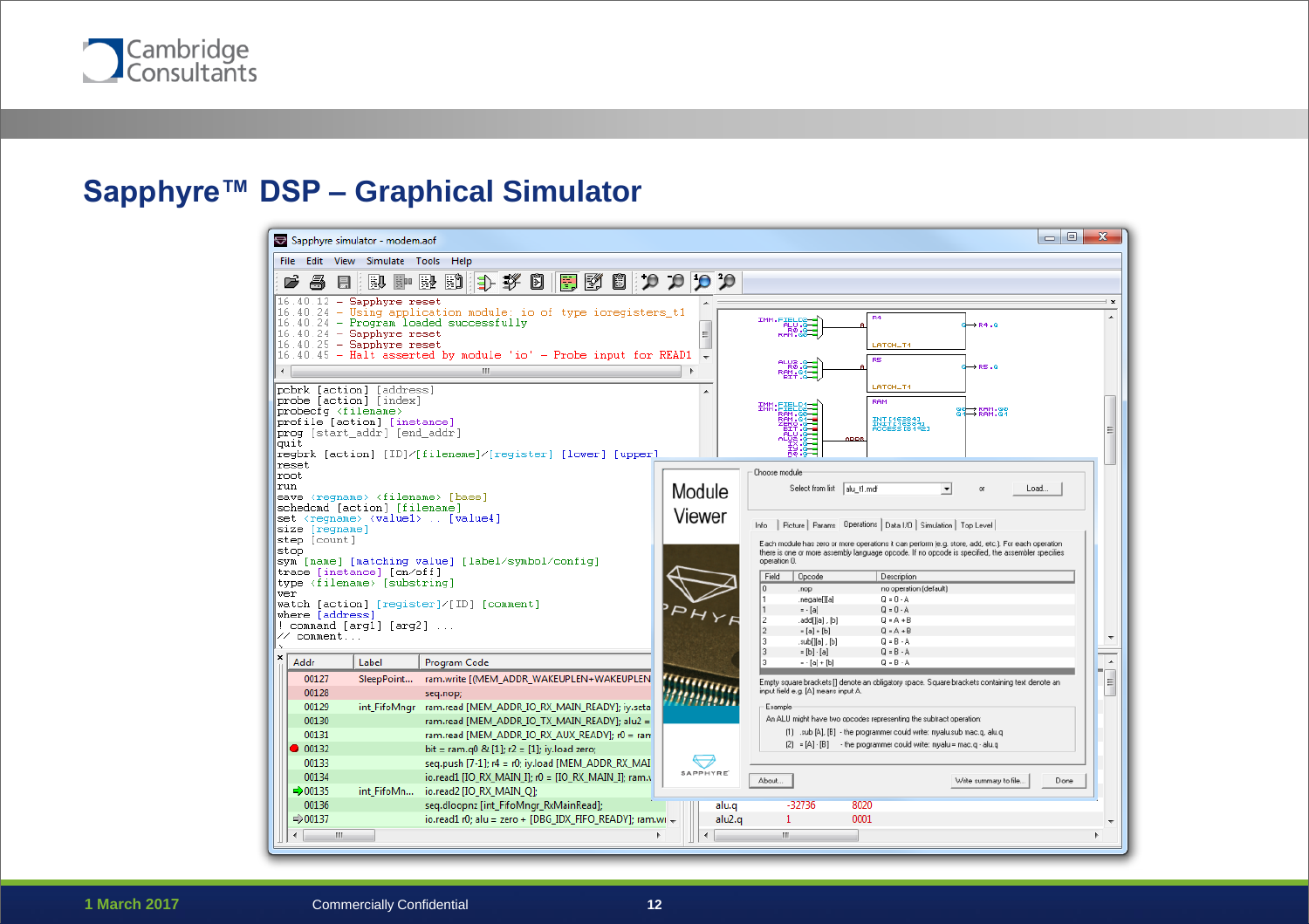

## **Sapphyre™ DSP – The right amount of processing**

Sapphyre™ designs can be scaled to provide the optimum balance of computational capacity requirements and power. The range of solutions include:

- Ultra low-power custom cores for sensor applications
- Micro-cores for peripheral interfaces with configurable protocols
- Single MAC cores for audio and stream processing
- Multi-MAC cores for more demanding processing applications (e.g. software defined radio)

Sapphyre™ designs can be used within efficient multi-core clusters to provide even greater processing capacity with highly efficient inter-core communications.

Sapphyre™ works well in chained systems, where a small low-power core operates close to a sensor or interface and only enables the more powerful processing components when specific conditions are detected.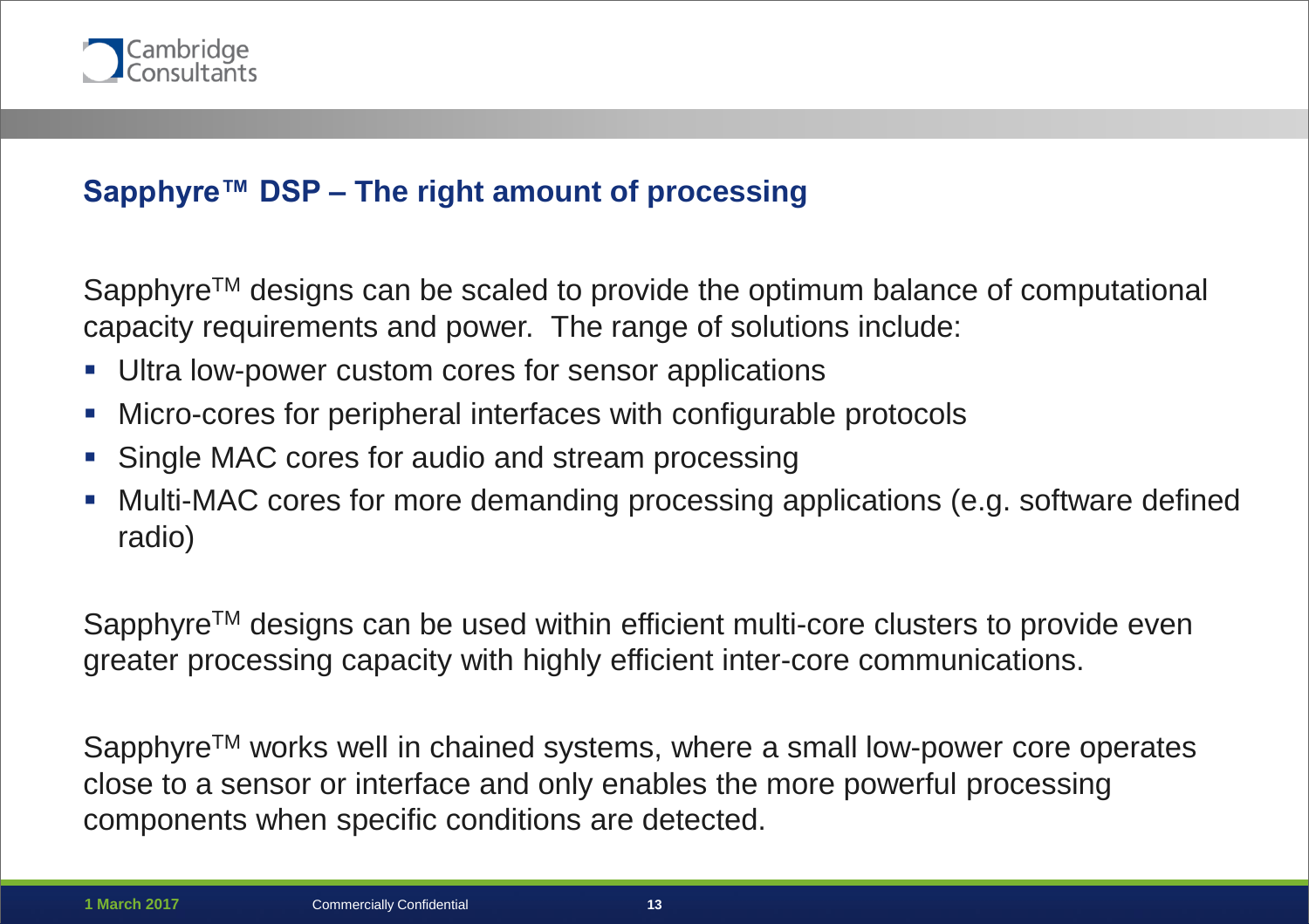

#### **Sapphyre™ DSP – Real-time debug monitoring output**

- Not solved well on other systems
- Single cycle stepping doesn't help with real time I/O

#### A better approach:

- Test point monitoring of inputs, configuration and intermediate outputs
- Replay and debug in simulator with access to many more internal states
- Operates well with multi-core DSP debugging
- Parallel and non-invasive (doesn't change DSP operation)
- Can be used to measure processor loading, latency and performance
- Helps to optimise and make full use of processing capacity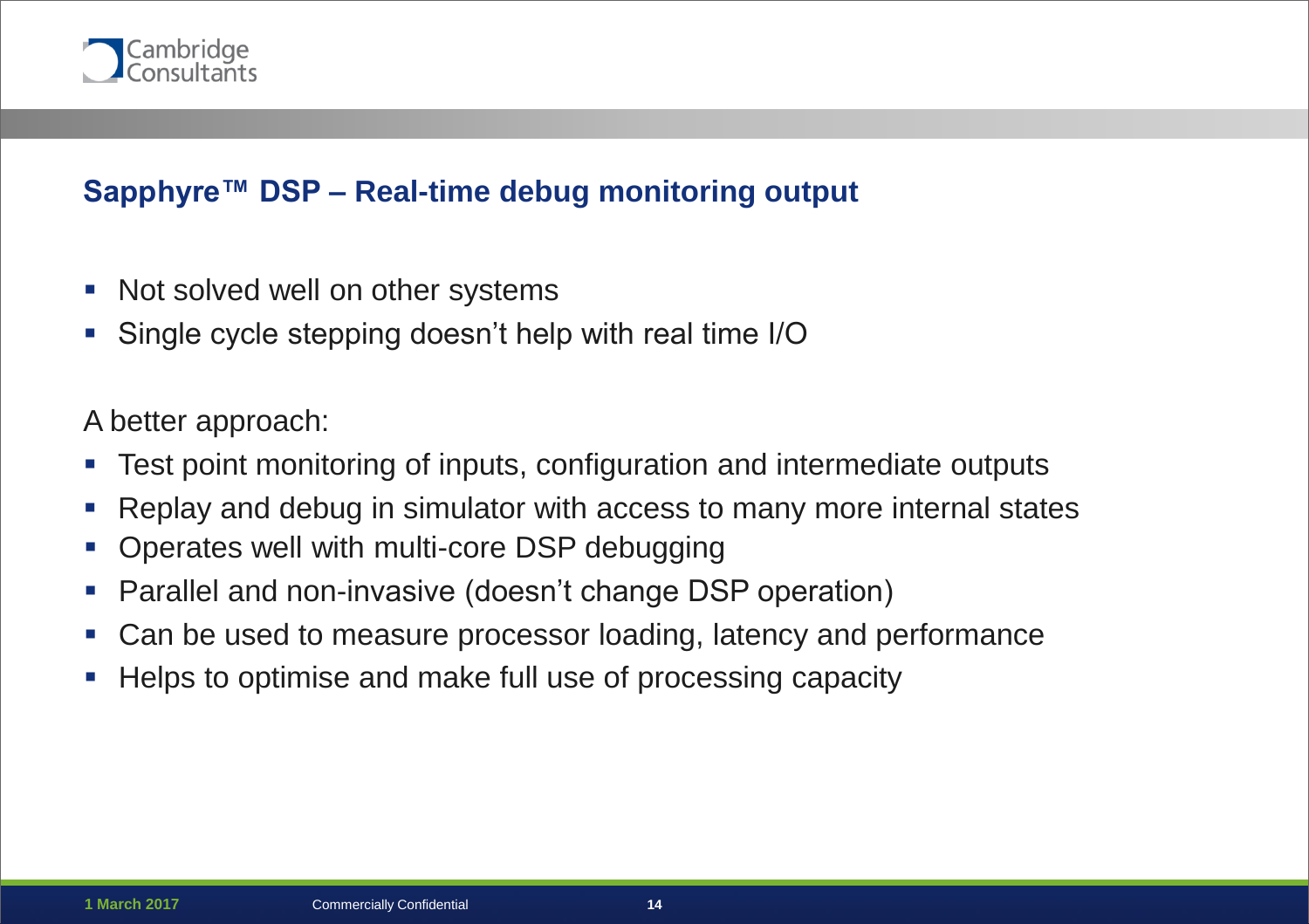

#### **Sapphyre™ DSP – Real-time debug monitoring output**

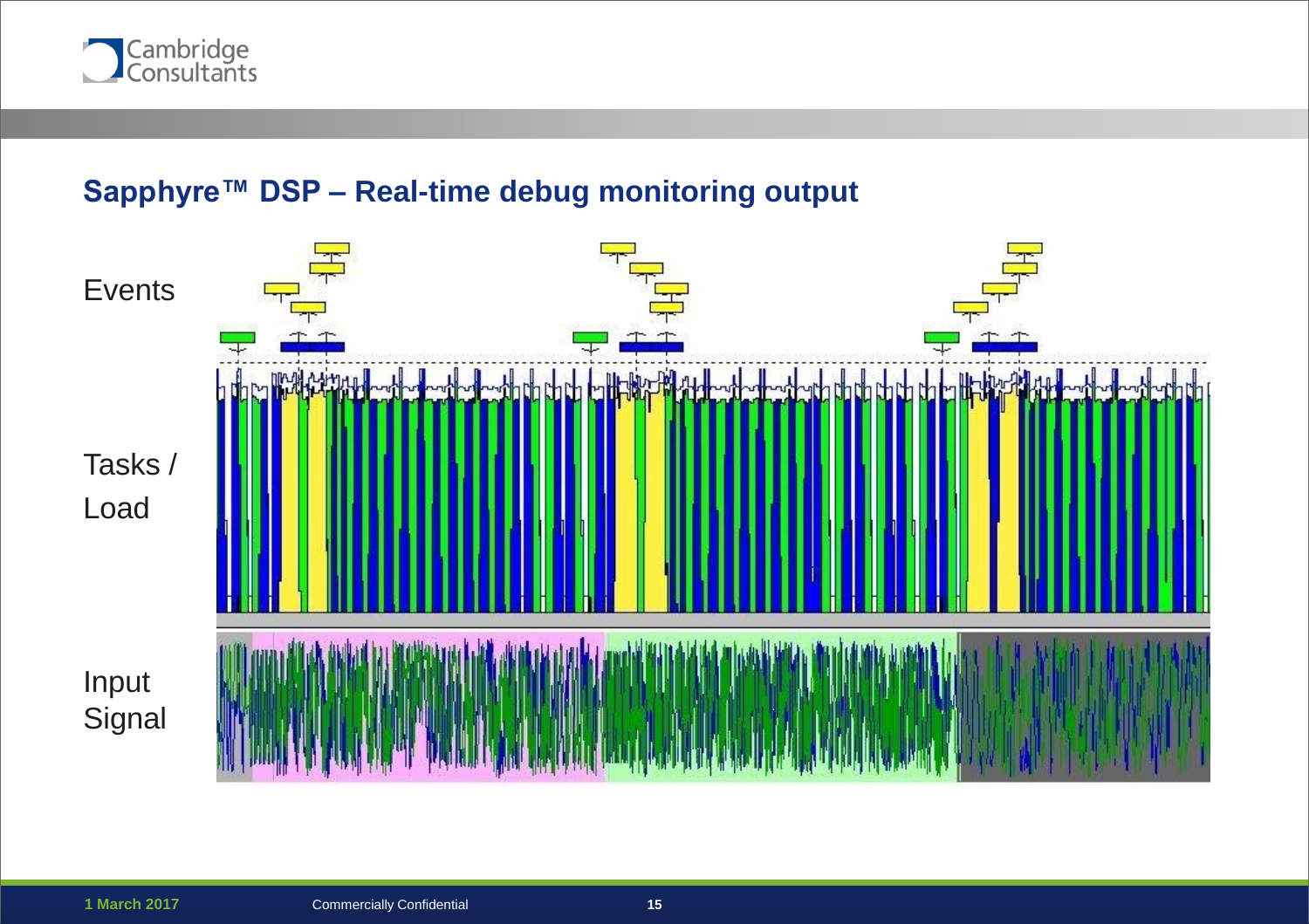

### **Sapphyre™ DSP – FPGA prototyping, emulation and products**

- The Generator templates for Sapphyre<sup>TM</sup> work well in both ASIC and FPGA
- Whilst the FPGA Sapphyre™ implementations consume more static power than ASICs and have high unit costs they may be suitable for some applications
- Sapphyre<sup>™</sup> cores have a small footprint and use of low clock rates which means that modern FPGA's can achieve processing speeds similar to ASICs
	- Fast development of FPGA prototype using Cambridge Consultant's library of Sapphyre<sup>™</sup> modules
	- SapphyreTM designs for ASIC can use FPGA's to create real-time, or near realtime ASIC emulation
		- Emulation of whole cores/clusters
		- Significantly reduces risk of re-spin
- Can use off-the-shelf FPGA PCI cards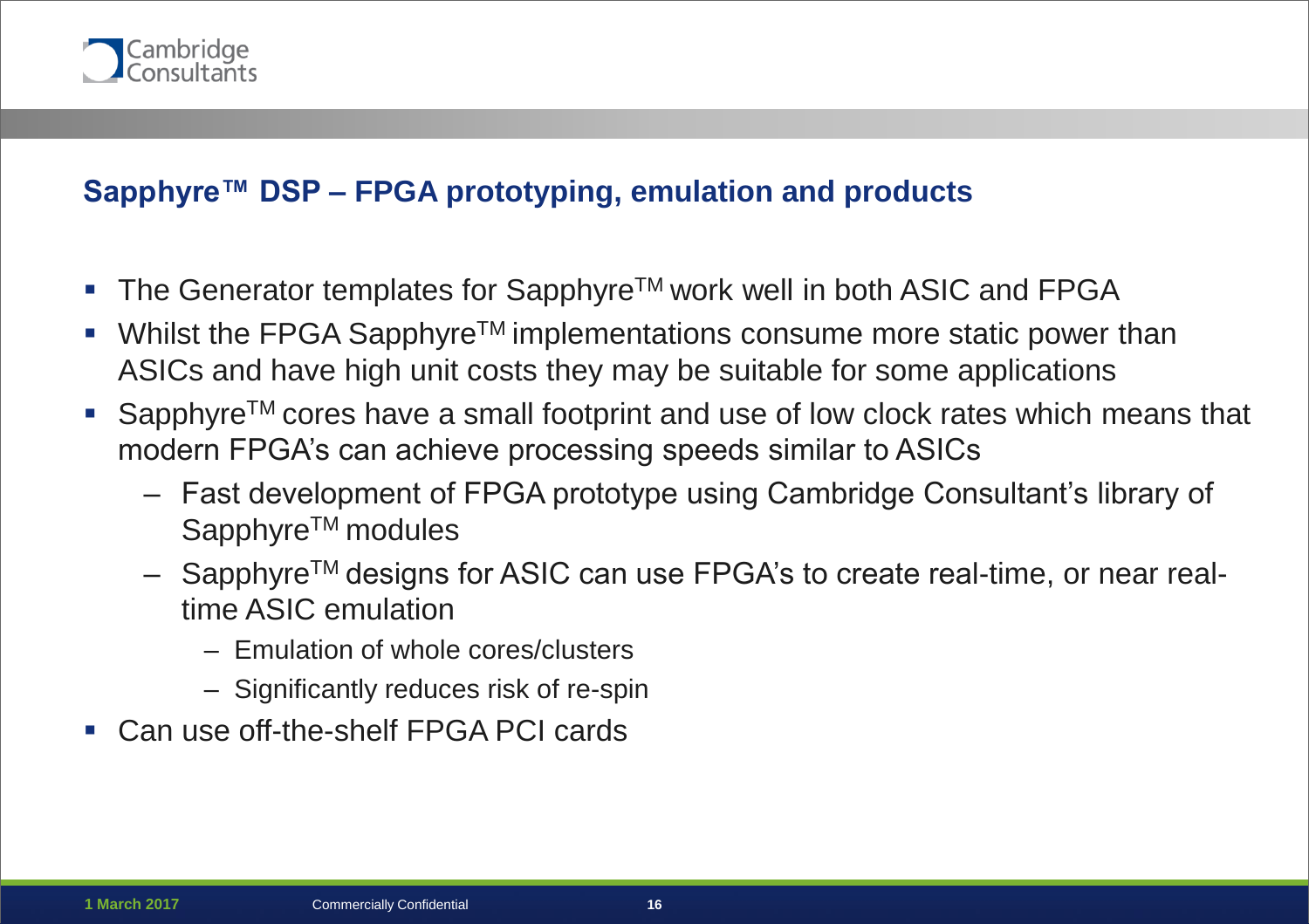

#### **Sapphyre™ DSP – What applications is it good for?**

- High performance/real time audio processing e.g. codecs
- Software defined radio
- Ultra-low power processing
- Taking cost out of projects: Can replace \$10s of DSP with cents of silicon. With low risk, low cost and fast development, ASICs can pay back even at low volumes
- Offloads maths-intensive functions from a CPU
- Offers a "FPGA now, ASIC later" roadmap
- Offers a "soft now, hardened later" roadmap
	- Program RAM to metal layer ROM, then to crunched ROM
- Development of ASIC IP blocks (co-processors, functional accelerators, codec accelerators, re-configurable interfaces)
- Where clients want to own the processing core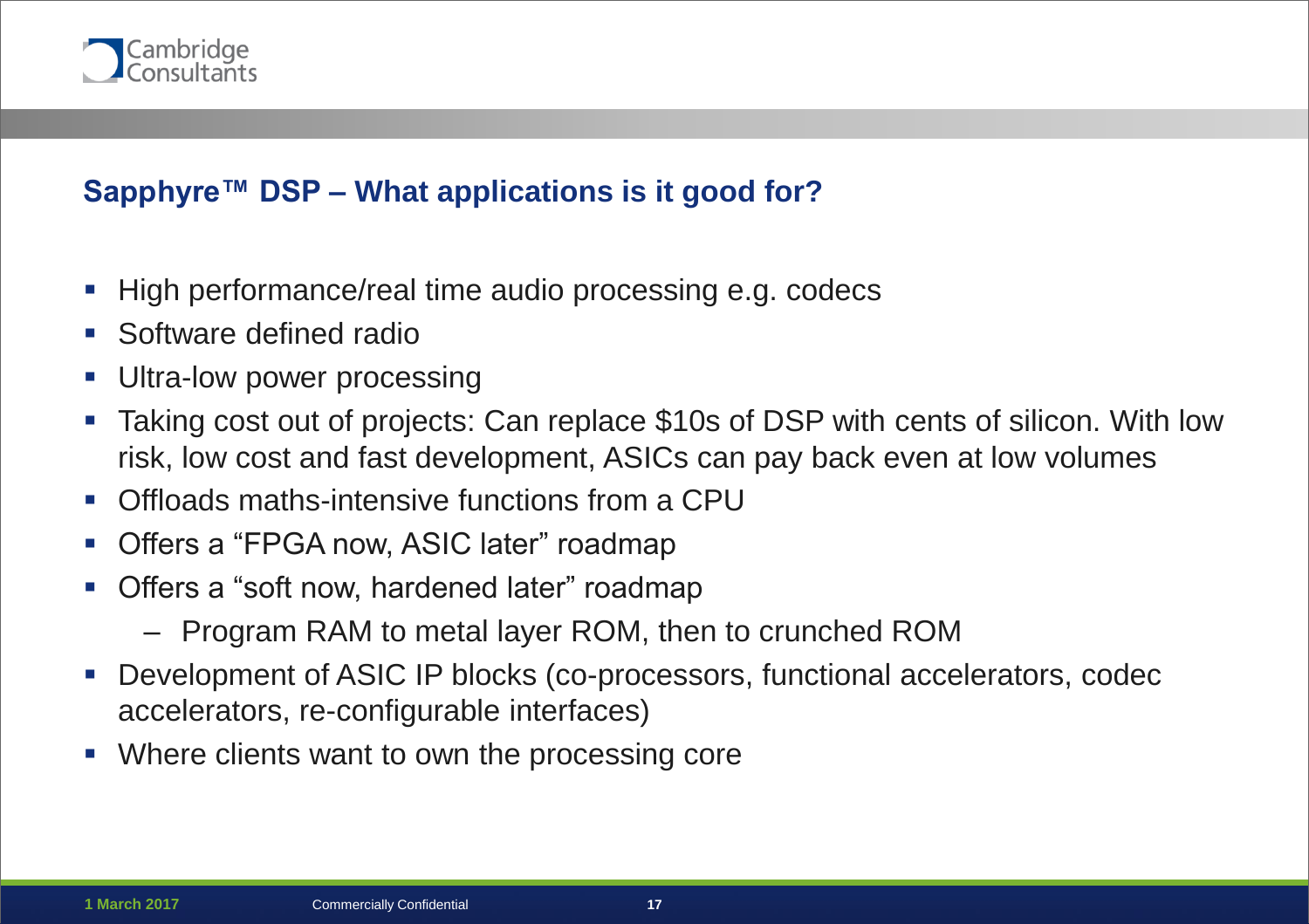

#### **Sapphyre™ DSP – Want to know more?**

■ If you are interested in using Sapphyre<sup>™</sup> to provide a low power DSP solution for your next project please contact us at:



#### **sapphyre@cambridgeconsultants.com**